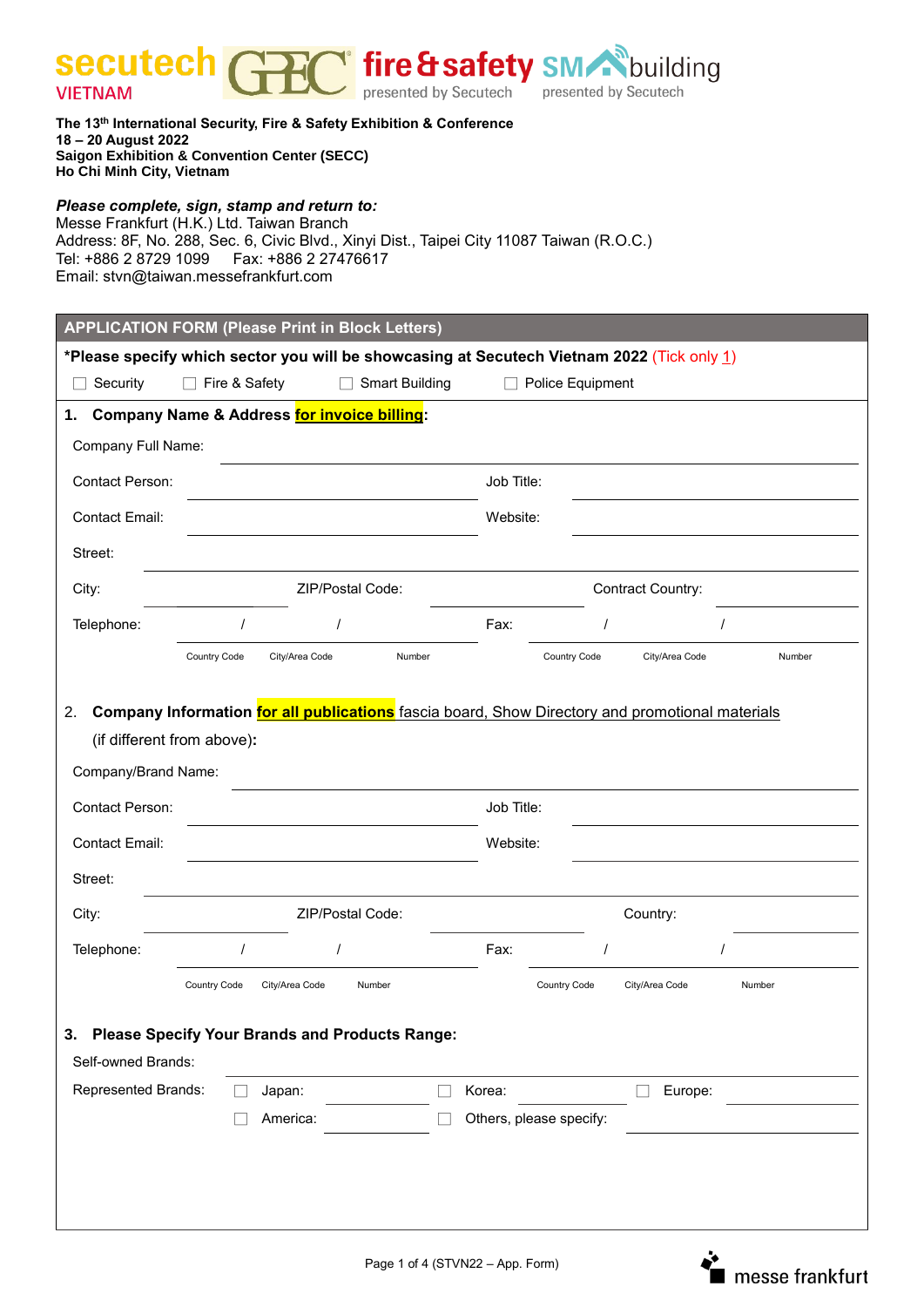**Secutech GEC** fire & safety SM building

| The 13 <sup>th</sup> International Security, Fire & Safety Exhibition & Conference |
|------------------------------------------------------------------------------------|
| 18 – 20 August 2022                                                                |
| <b>Saigon Exhibition &amp; Convention Center (SECC)</b>                            |
| <b>Ho Chi Minh City, Vietnam</b>                                                   |
|                                                                                    |

| <b>Business Nature (Required. Tick at most 3 that apply):</b><br>4.                                       |     |                                                    |        |     |                                                    |    |                                            |  |     |                                                           |  |  |
|-----------------------------------------------------------------------------------------------------------|-----|----------------------------------------------------|--------|-----|----------------------------------------------------|----|--------------------------------------------|--|-----|-----------------------------------------------------------|--|--|
| $\mathbf{L}$                                                                                              | 01  | Manufacturer                                       |        |     |                                                    |    | System Integrator                          |  |     |                                                           |  |  |
| $\mathbf{L}$                                                                                              | 02  | Exporter                                           |        | 08  | <b>Engineering Consultants</b>                     |    |                                            |  |     |                                                           |  |  |
| П                                                                                                         | 03  | Rep. Office / Branch Office                        |        |     |                                                    |    | Project & Planner & Research & Development |  |     |                                                           |  |  |
| $\Box$                                                                                                    | 04  | Importer / Distributor                             |        |     |                                                    |    | Publisher                                  |  |     |                                                           |  |  |
| $\Box$                                                                                                    | 05  | Dealer / Wholesaler                                |        | 11  | Trade Association / Official Department            |    |                                            |  |     |                                                           |  |  |
| П                                                                                                         | 06  | Installer / Mechanical & Electronic Engineering    |        |     |                                                    | 12 | Others, please specify:                    |  |     |                                                           |  |  |
|                                                                                                           |     |                                                    |        |     |                                                    |    |                                            |  |     |                                                           |  |  |
| Product Category / Product Groups (Required. Tick at most 8 that apply):<br>5.<br><b>Police Equipment</b> |     |                                                    |        |     |                                                    |    |                                            |  |     |                                                           |  |  |
|                                                                                                           | 1.  | ICT                                                |        | 11. | Reconnaissance                                     |    |                                            |  | 21. | <b>Aviation Security Technology</b>                       |  |  |
|                                                                                                           |     |                                                    |        |     |                                                    |    |                                            |  |     |                                                           |  |  |
|                                                                                                           | 2.  | C4I systems                                        | $\Box$ | 12. | Security and Surveillance<br>Technology            |    |                                            |  | 22. | <b>Detection of Narcotics</b>                             |  |  |
|                                                                                                           | 3.  | Al for Police Applications                         | $\Box$ | 13. | Biometric and Algorithm-based<br>Processes         |    |                                            |  | 23. | Clothing                                                  |  |  |
|                                                                                                           | 4.  | Communications and<br>Organisation Technology      | $\Box$ | 14. | Number Plate Recognition                           |    |                                            |  | 24. | Personal Equipment                                        |  |  |
|                                                                                                           | 5.  | Forensic IT                                        |        | 15. | Vehicle and Traffic Technology<br>(Land, Air, Sea) |    |                                            |  | 25. | <b>Body Armour and Ballistic</b><br>Protection            |  |  |
|                                                                                                           | 6.  | Information and<br><b>Communication Monitoring</b> | $\Box$ | 16. | Drones/UAS as well as Traffic<br>Safety            |    |                                            |  | 26. | Energy Supply Stationary and<br>Mobile                    |  |  |
|                                                                                                           | 7.  | <b>IT Security</b>                                 |        | 17. | Management and Monitoring                          |    |                                            |  | 27. | Logistics                                                 |  |  |
|                                                                                                           | 8.  | Data and Knowledge<br>Management                   |        | 18. | <b>Access Control</b>                              |    |                                            |  | 28. | <b>Emergency Services</b>                                 |  |  |
|                                                                                                           | 9.  | <b>Identification Cards</b>                        |        | 19. | Forensics                                          |    |                                            |  | 29. | Rescue and Medical Equipment                              |  |  |
| П                                                                                                         | 10. | Authentication and<br><b>Residence Monitoring</b>  | П      | 20. | Measurement and Laboratory<br>Technology           |    |                                            |  | 30. | NBC Protection and Explosives<br><b>Disposal Services</b> |  |  |
|                                                                                                           |     |                                                    |        |     |                                                    |    |                                            |  | 31. | Others, please specify:                                   |  |  |

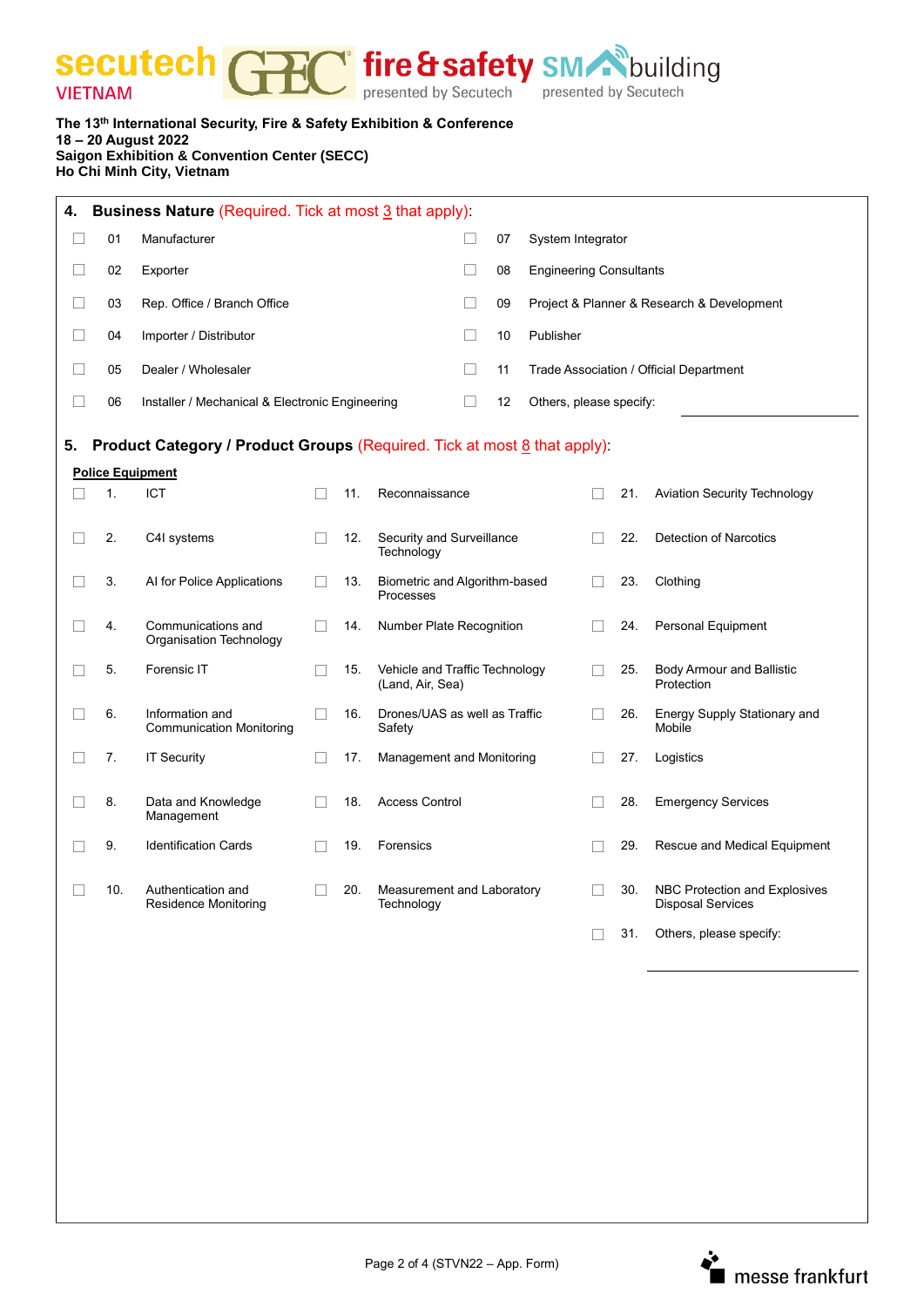Tire & safety SM building secutech N presented by Secutech **VIETNAM** 

**The 13 th International Security, Fire & Safety Exhibition & Conference 18 – 20 August 2022 Saigon Exhibition & Convention Center (SECC) Ho Chi Minh City, Vietnam**

| <b>Booth Type and Participation Fee:</b><br>6.                                                                                                                                                                                                                                                                                                                                                                           |                                                                                                                                                                                                                                                                                                                                                                                                                                                                  |                    |                                                                                                            |                                                |  |     |                        |  |  |  |  |
|--------------------------------------------------------------------------------------------------------------------------------------------------------------------------------------------------------------------------------------------------------------------------------------------------------------------------------------------------------------------------------------------------------------------------|------------------------------------------------------------------------------------------------------------------------------------------------------------------------------------------------------------------------------------------------------------------------------------------------------------------------------------------------------------------------------------------------------------------------------------------------------------------|--------------------|------------------------------------------------------------------------------------------------------------|------------------------------------------------|--|-----|------------------------|--|--|--|--|
|                                                                                                                                                                                                                                                                                                                                                                                                                          | <b>Booth No.</b>                                                                                                                                                                                                                                                                                                                                                                                                                                                 |                    |                                                                                                            |                                                |  |     |                        |  |  |  |  |
|                                                                                                                                                                                                                                                                                                                                                                                                                          | <b>Upgraded Shell Scheme</b>                                                                                                                                                                                                                                                                                                                                                                                                                                     | <b>USD 410/sqm</b> | $\boldsymbol{x}$                                                                                           | <b>Booth Size:</b>                             |  | sqm | <b>USD</b><br>$\equiv$ |  |  |  |  |
|                                                                                                                                                                                                                                                                                                                                                                                                                          | Booth includes:<br>• Space rental<br>• Stand construction and dismantling<br>• Side and rear walls<br>• Fascia board with company name/booth number<br>• Floor carpeting<br>· Two (2) fluorescents<br>• One (1) 220V/5A single-phase power outlet<br>• One (1) round table and two (2) chairs<br>• One (1) counter<br>• One (1) waste basket<br>• Printed Show Directory entry<br>• Online exhibitor system entry<br>• Exhibitor badges<br>• Visitor invitations |                    | Standard booth design sample:<br><b>COMPANY NAME</b><br>NO.<br>(each 9-sqm booth dimension: 3mLx3mWx2.5mH) |                                                |  |     |                        |  |  |  |  |
|                                                                                                                                                                                                                                                                                                                                                                                                                          | Raw Space (minimum 18sqm)                                                                                                                                                                                                                                                                                                                                                                                                                                        | <b>USD 335/sqm</b> | $\mathbf{x}$                                                                                               | <b>Booth Size:</b><br><b>USD</b><br>sqm<br>$=$ |  |     |                        |  |  |  |  |
| Raw space includes:<br>• Space rental<br>• Printed Show Directory entry<br>• Online exhibitor system entry<br>• Exhibitor badges<br>• Visitor invitations<br>Sponsorship:<br><b>TOTAL PRICE:</b>                                                                                                                                                                                                                         |                                                                                                                                                                                                                                                                                                                                                                                                                                                                  |                    |                                                                                                            |                                                |  |     |                        |  |  |  |  |
| <b>USD</b><br>VAT inclusive<br><b>Remarks:</b><br>Full payment is required within 30 days upon the invoice issued.<br>If the contract is signed between 27 <sup>th</sup> June and 8 <sup>th</sup> July 2022, the payment should be made by 8 <sup>th</sup> July 2022; contract signed after<br>8th July 2022, payment should be paid immediately upon the invoice issued. (For bank account details, please see Page 4). |                                                                                                                                                                                                                                                                                                                                                                                                                                                                  |                    |                                                                                                            |                                                |  |     |                        |  |  |  |  |
| <b>NAME OF LEGALLY RESPONSIBLE PERSON (Please Print The Form, Sign And Stamp Below):</b>                                                                                                                                                                                                                                                                                                                                 |                                                                                                                                                                                                                                                                                                                                                                                                                                                                  |                    |                                                                                                            |                                                |  |     |                        |  |  |  |  |
| We Hereby Accept The General Terms & Conditions Of The Show And The Specific Terms & Conditions On Page 3 & 4 Of This Form.                                                                                                                                                                                                                                                                                              |                                                                                                                                                                                                                                                                                                                                                                                                                                                                  |                    |                                                                                                            |                                                |  |     |                        |  |  |  |  |
|                                                                                                                                                                                                                                                                                                                                                                                                                          | Name Of Person In Charge:                                                                                                                                                                                                                                                                                                                                                                                                                                        |                    |                                                                                                            | Job Title:                                     |  |     |                        |  |  |  |  |
| Signature:                                                                                                                                                                                                                                                                                                                                                                                                               |                                                                                                                                                                                                                                                                                                                                                                                                                                                                  |                    |                                                                                                            | Signed Date:                                   |  |     |                        |  |  |  |  |
| Company Stamp (required):<br>Organiser authority only:<br><b>MFTW Sales Person:</b><br>Contract Received Date:                                                                                                                                                                                                                                                                                                           |                                                                                                                                                                                                                                                                                                                                                                                                                                                                  |                    |                                                                                                            |                                                |  |     |                        |  |  |  |  |